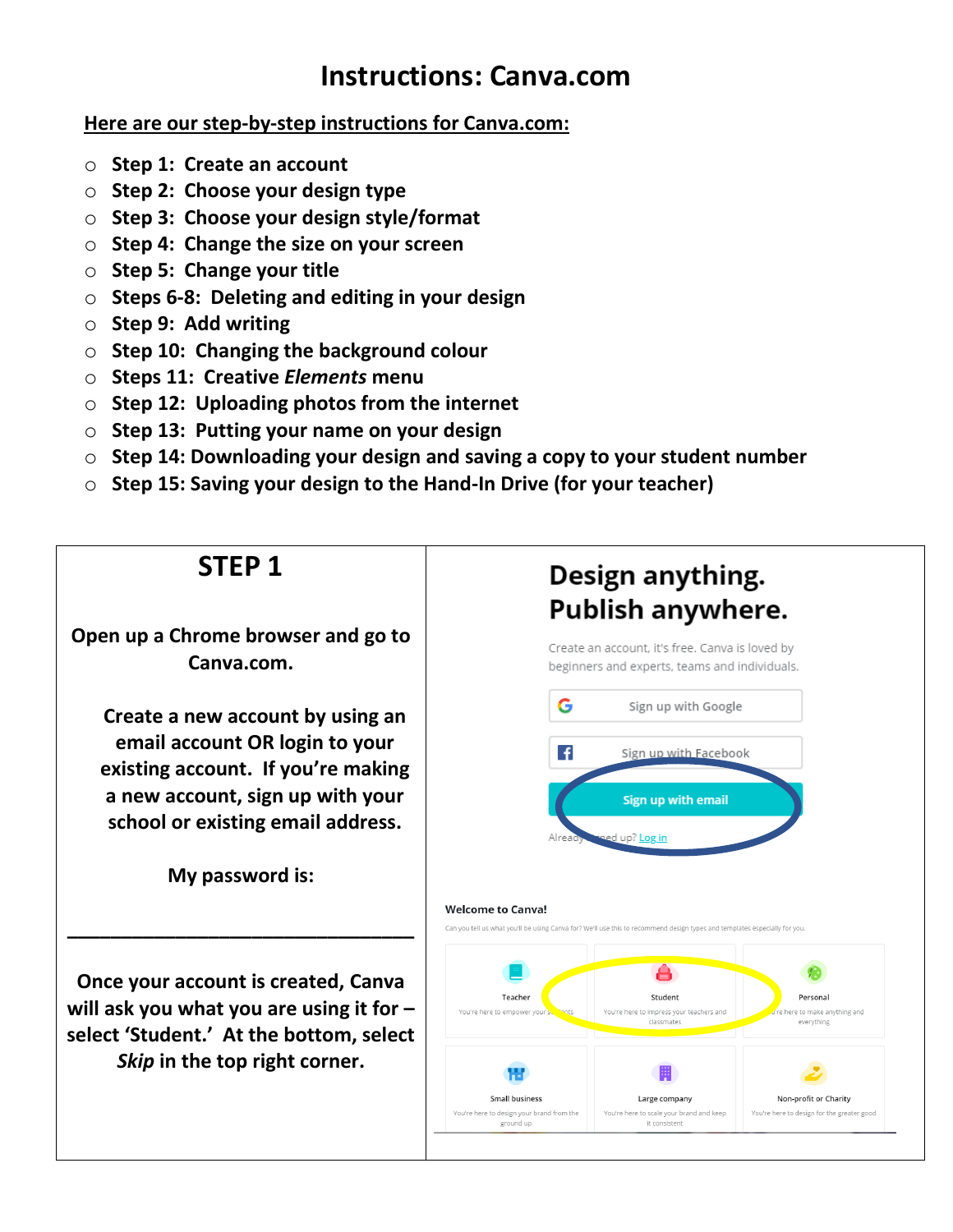# **STEP 2**

**Now you see a page called** *Start Your First Design.*

**You can type into the search bar for what you want ('Infographic,' 'Poster,' etc.) OR you can scroll through the options listed for Teachers and Students.**



# **STEP 3**

**On the left-hand side, you can scroll through your options for the template of your choice.** 

**Hover your cursor over the designs – in the bottom right hand corner it will tell you if the template costs money or is free. If it doesn't say free, don't select it.** 

**Once you've found a style that you like, click on it. You are now in editor mode!** 

**\*\*Please note that your work and all changes automatically saves in Canva. You do not need to click a save button.** 

# **STEP 4**

**To enlarge or reduce the size of your design, find the button the bottom right hand size of your screen. If you click on the percentage (%), you can adjust the size easily.** 



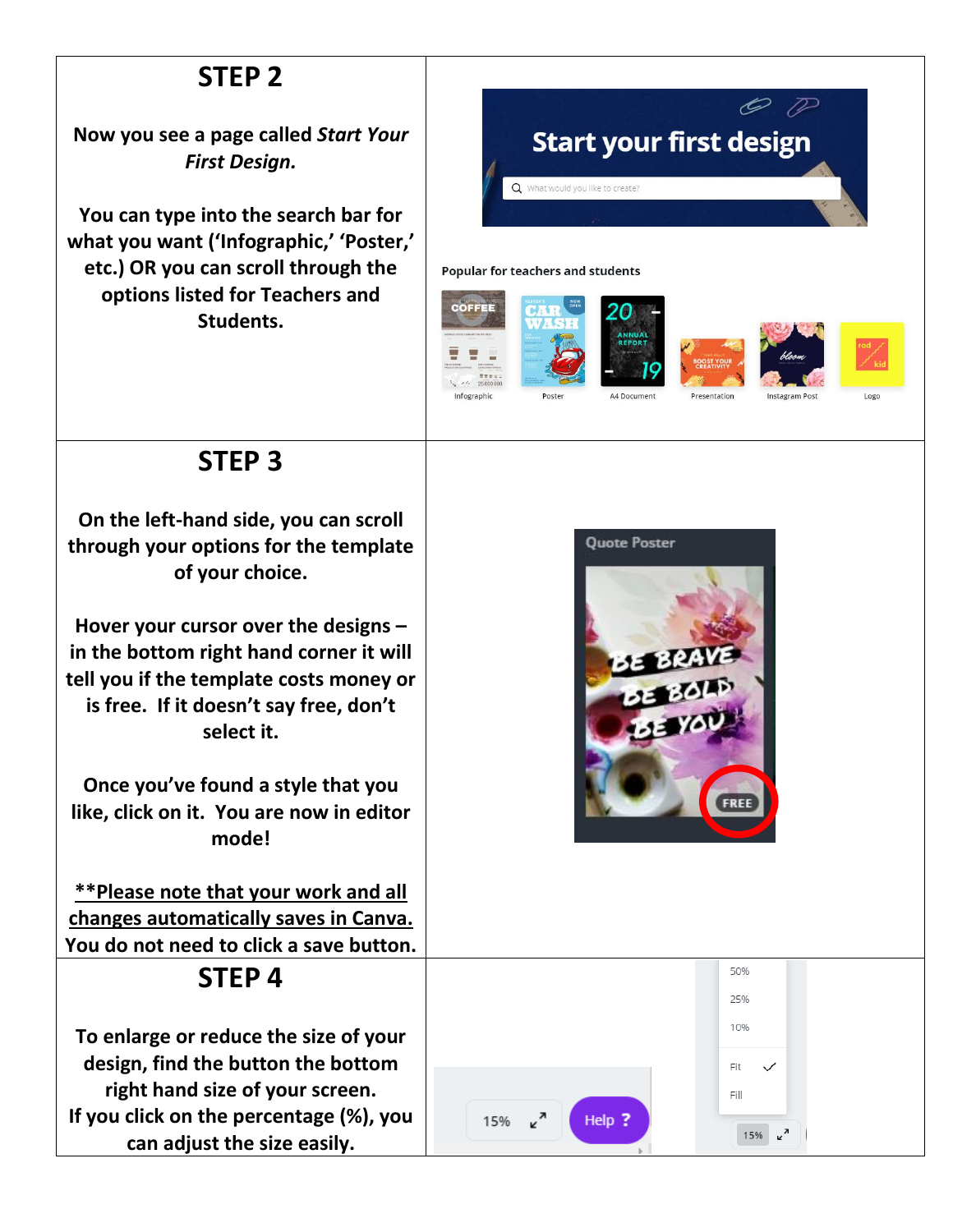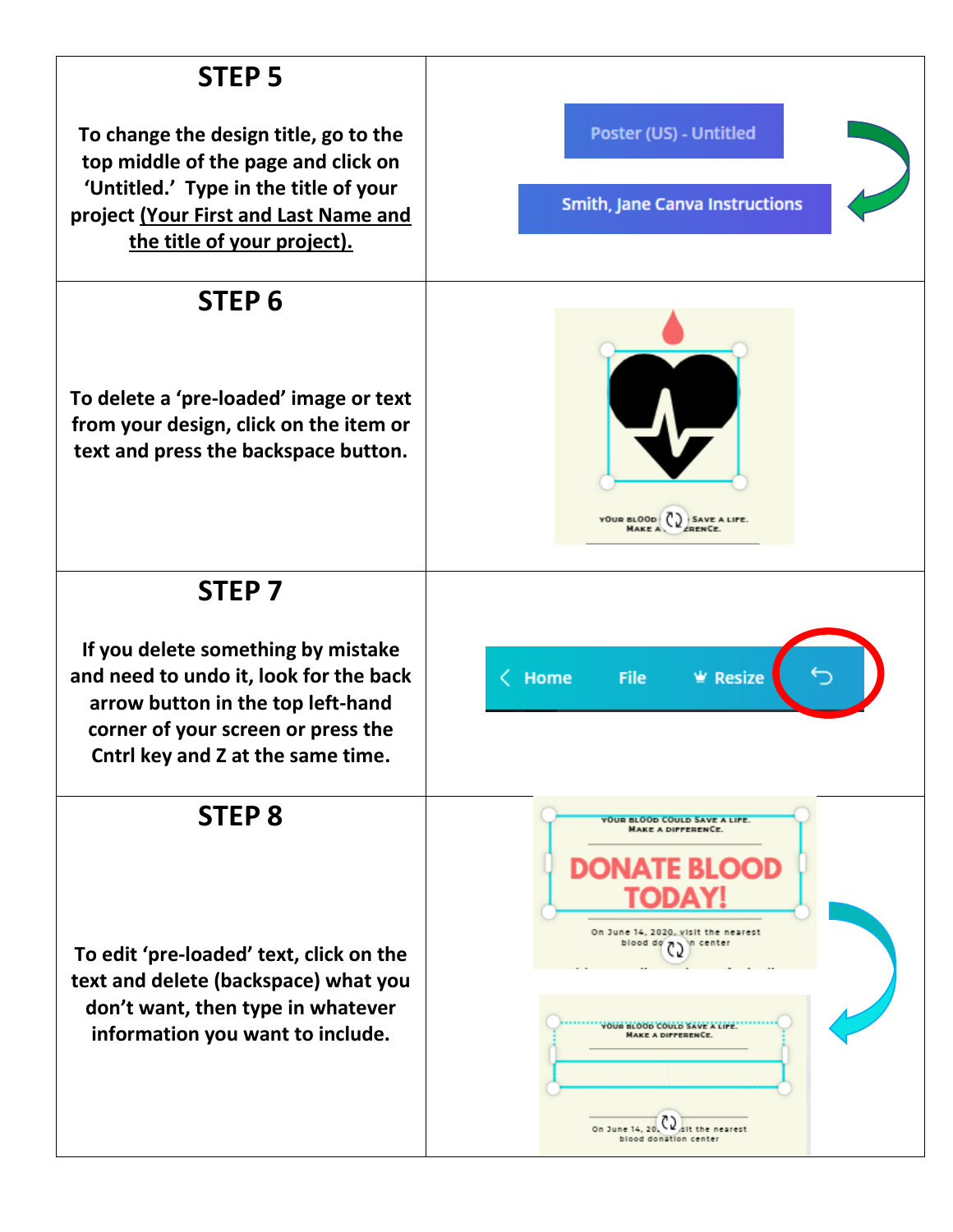**\*\*There is no spell check feature in Canva, but misspelled words are sometimes underlined in red. If you are concerned about your spelling of a word, you can right click on the word and it will give you the correct spelling.** 

|                                 | IHIS MIGHT BE UP YOUR ALLEY, GATOR |  |
|---------------------------------|------------------------------------|--|
|                                 |                                    |  |
|                                 | support                            |  |
| 'LEASE N <u>ote that this r</u> | supp rt                            |  |
| PLEASE RETURN IT                | supp-rt                            |  |
|                                 | Add to dictionary                  |  |
|                                 | Use enhanced spell check           |  |
|                                 |                                    |  |

## **STEP 9**

**To add writing, click on** *TEXT* **on the left-hand side. Select the type of text that you want (Heading, subheading, little bit of body text) and click on it.**

**You will notice that a box of text pops up wherever it wants (!), but you can move it anywhere by clicking on it and dragging it with your mouse to its new location. Once the text is placed where you'd like it to be, you can edit it by clicking inside the text box and typing.** 

**You can also edit your font selection, text size, and colour size.** 

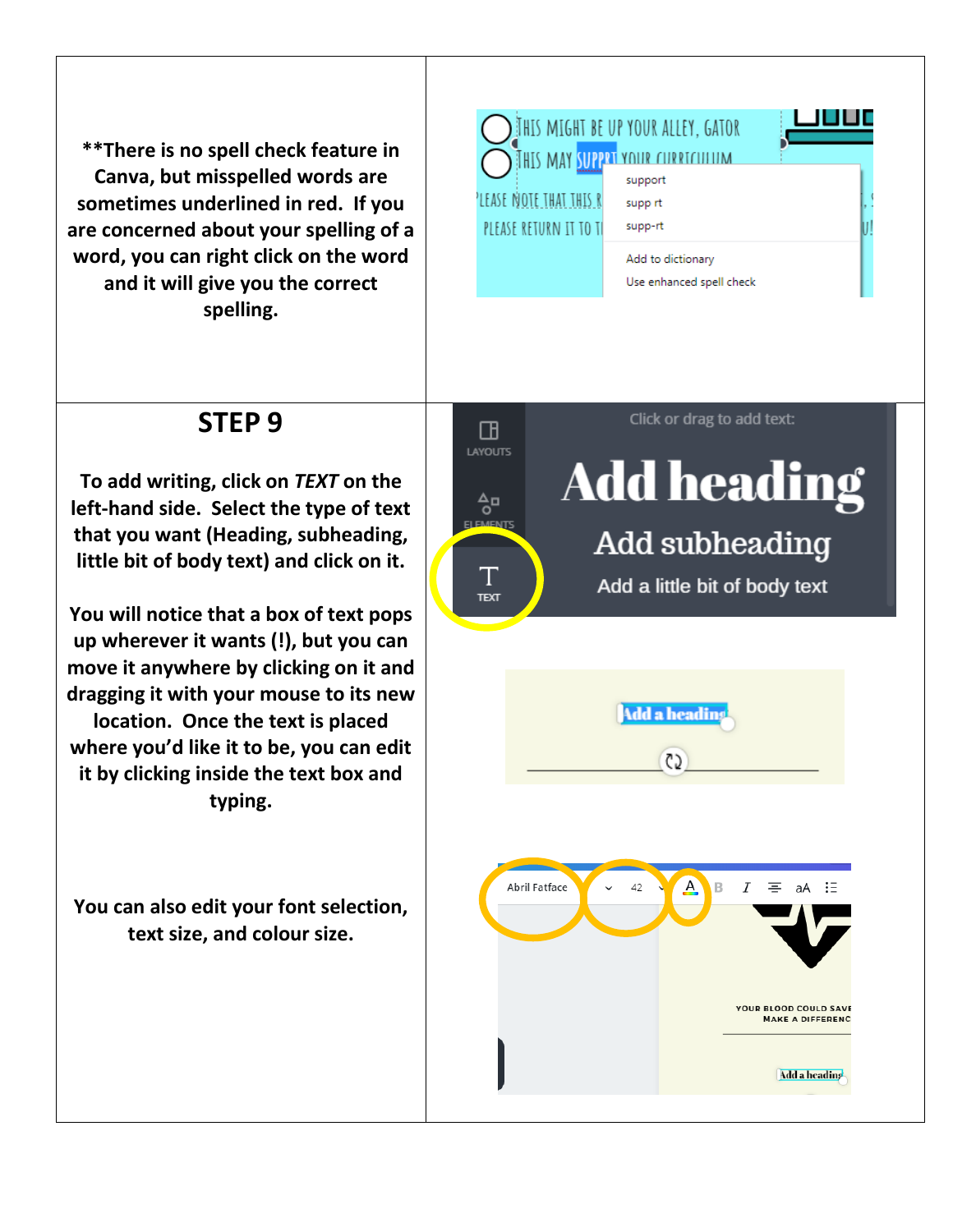# **STEP 10**

**To change the background colours or style, click on** *BKGROUND* **for some options. Click on your design wherever you want to change the background and then select your new background option from the left-hand side.**





#### **STEP 11**

**On the left-hand side, you will see options to change or add different**  *ELEMENTS* **to your design, including grids (drag and drop your photos in here), charts, frames for your photos, stickers, icons, lines, and shapes.** 

**Use the search bar at the top to type in what you would like to find. If you type in 'cats' for example, you will find photographs, stickers, and icons related to cats. Some items will be free and some cost money. Items with a crown symbol on the bottom right hand corner is only available with a pro-subscription.** 

**Option: You can search Google Images and narrow down your search by:** 

- ➢ **Tools**
- ➢ **Type**
- ➢ **Clip art (or other)**



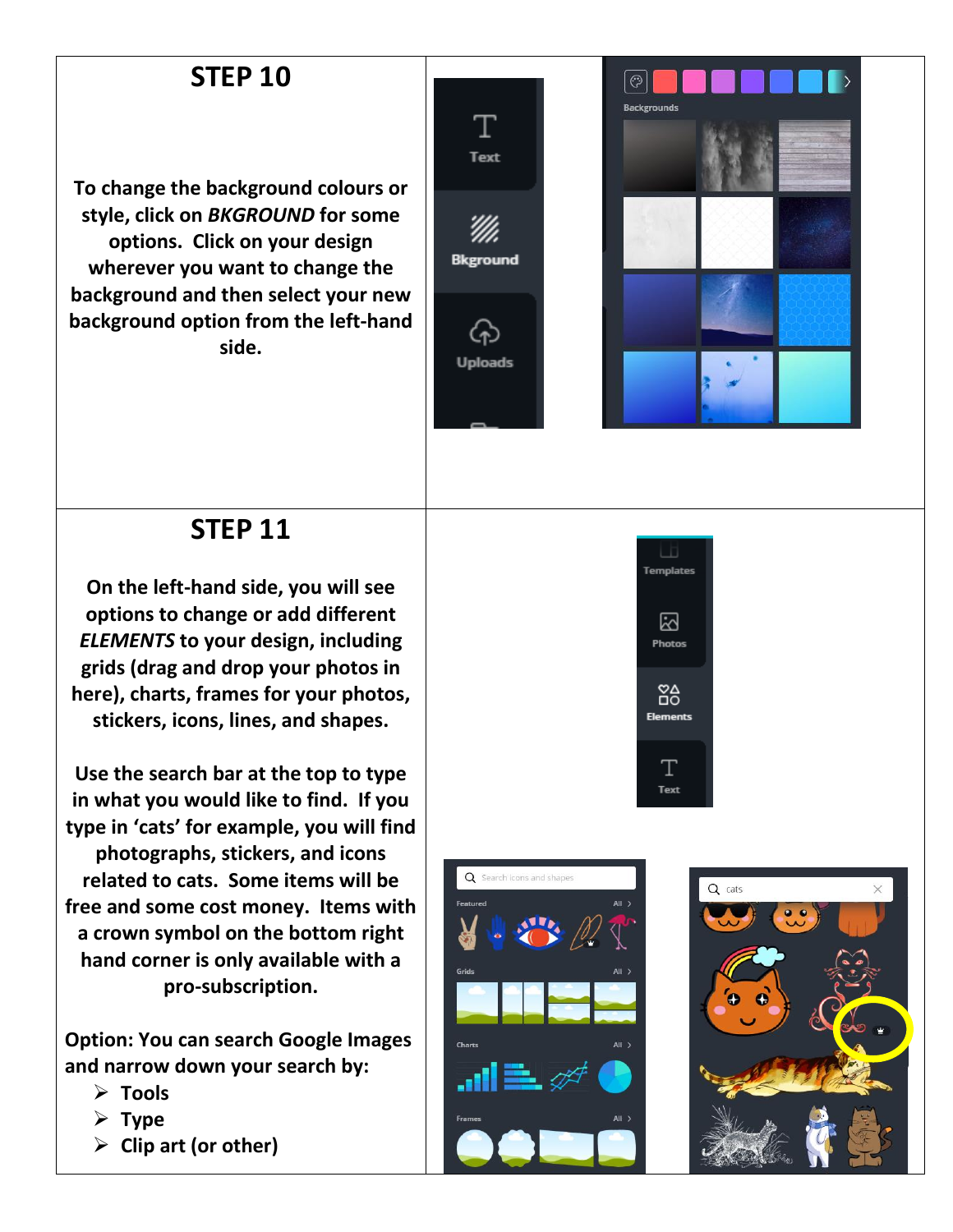# **STEP 12**

**To upload your own photos or photographs saved from the internet, first ensure that you have saved them onto your computer. Once they are saved on your computer, click on**  *UPLOADS* **button on the left-hand side, then select the teal** *'Upload an image'* **button and select your images from where you saved them on the computer.** 

**You can also drag and drop photos from your desktop into the uploads screen.** 

## **STEP 13**

**When you are happy with the design and ready to print, insert a textbox that includes your name in the bottom right hand corner. Otherwise, your name doesn't appear anywhere on your Canva.**

# **STEP 14**

**When you would like to print your design, you will need to click**  *Download* **near the top right-hand corner. If you click the dropdown menu, you will see that you can download your item as a JPEG, PNG (Recommended), or PDF (Standard or Print). The PDF Standard option will allow you to enlarge your Canva design and print it out.** 





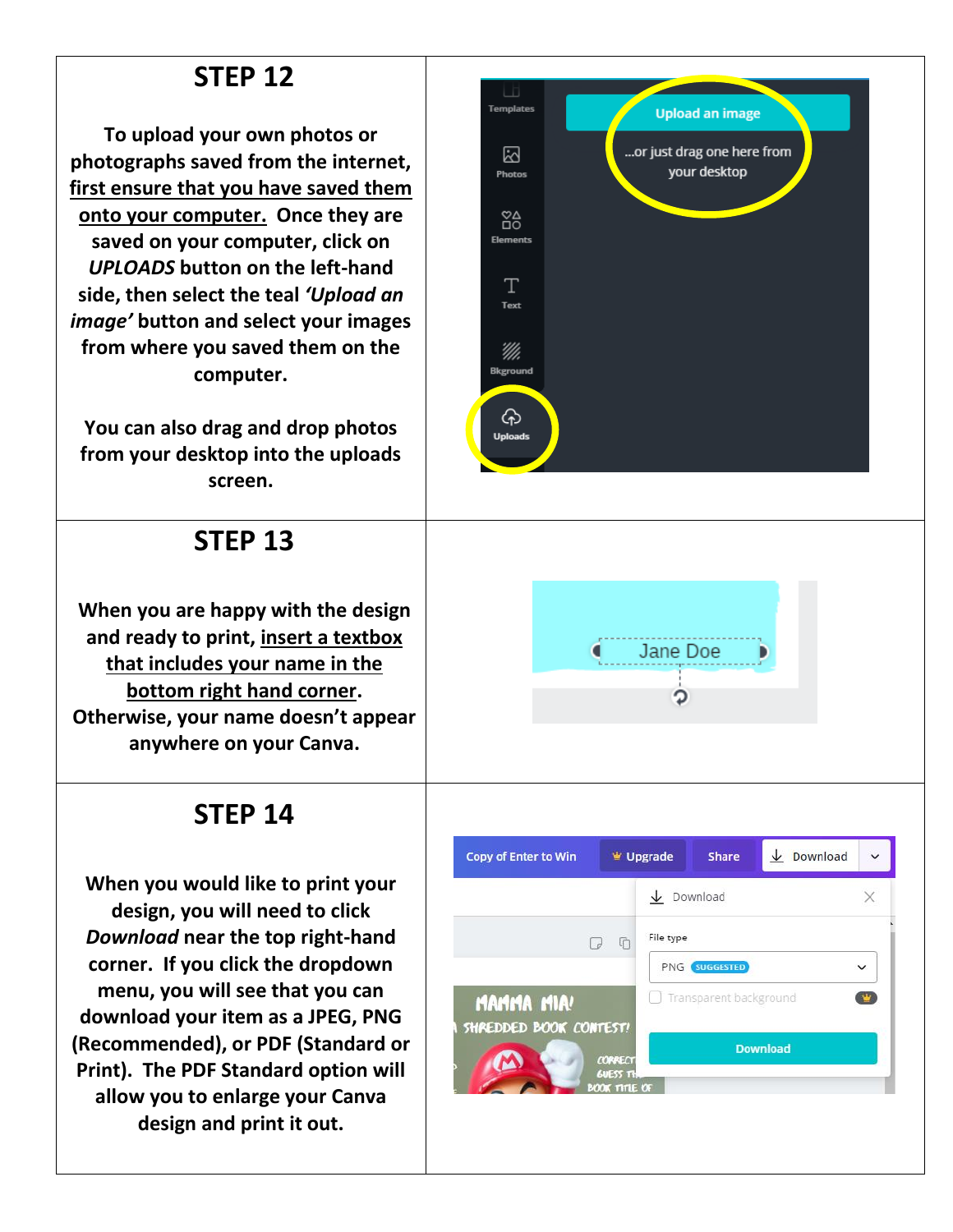

**Click the Download button. A pop up will show up that says "Try Canva Pro Free for 30 days!" Click the X in the top right-hand corner to get out of the popup.** 

**The file will automatically download into your** *Downloads* **folder***.* **Minimize your screen in the top right-hand corner.** 

**Note: If you have used a template option that costs money, you will have to download the image with a faint watermark in the background.**